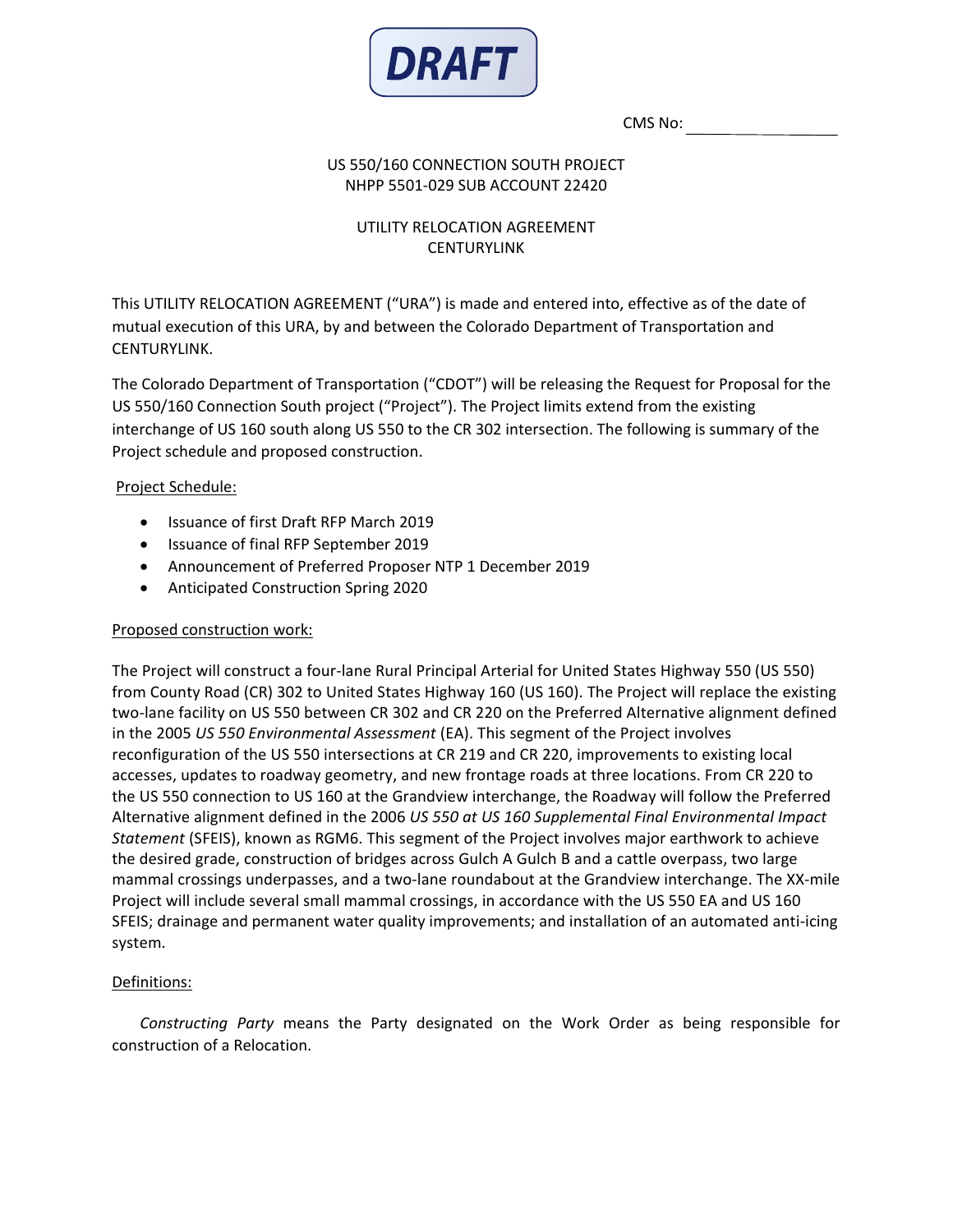*Cost of Relocation* means the entire amount to be paid for Utility Work that is properly attributable to the Relocation after deducting from that amount the cost of any Incidental Utility Work, Betterments, Excluded Environmental Work, Depreciation Value, and/or Salvage Value, as applicable.

*Designing Party* means the Party designated on the Work Order as being responsible for design of Relocation.

*Contractor* means the organization(s) or consortium(s) hired by CDOT to design and construct the Project, and their contractors, successors, and assigns.

*Relocate or Relocation* means the adjustment of a Utility that is necessary for the continuous operation of Utility service, Project economy, sequencing of Project construction, or to bring the Utility into compatibility with the implementation of a Project, including without limitation: Protection in Place or Protect in Place, Removal and reinstallation, including necessary temporary facilities; transfer or modification of location; acquiring necessary right-of-way at a new location; moving, rearranging, or changing the type of Utility (exclusive of Betterments); Abandonment; and construction of a replacement utility that is functionally equivalent.

*Relocation Plans* means the preliminary and final Utility Relocation design plans and construction documents. Relocation Plans shall comply with the Relocation Standards and with the terms of this URA.

*Utility or Utilities* means overhead and buried communication facilities, including necessary appurtenances, owned and/or operated by Centurylink that have been identified as potentially posing a conflict with the implementation of the Project and includes any such facility during and after Relocation. Utility or Utilities does not include private service facilities unless specifically agreed upon in writing by CDOT and Owner. Private service line relocation work will be included with and performed by CenturyLink at no cost to the project.

*Utility Work* means tasks, obligations and duties, exclusive of Incidental Utility Work and Excluded Environmental Work, required to either accomplish Relocation or confirm that no Relocation is required for a Utility, including:

- a) design of the Relocation, including subsurface utility engineering ("SUE") and the development of final utility relocation plans;
- b) construction of the relocation, including labor, materials and equipment procurement, temporary relocation, and relocation of existing service lines connecting to any Utility, regardless of the ownership of such service lines or of the property served by such service lines; and
- c) activities undertaken to effectuate the Relocation, hereinafter collectively referred to as "Utility Coordination," including without limitation:
	- i) verification by survey, potholing or otherwise that a Utility is, or is not, in conflict with the Project;
	- ii) provision of survey coordinate data, field surveys, and construction staking in the field for the construction of a Relocation;
	- iii) acquisition of Permissions and property interests;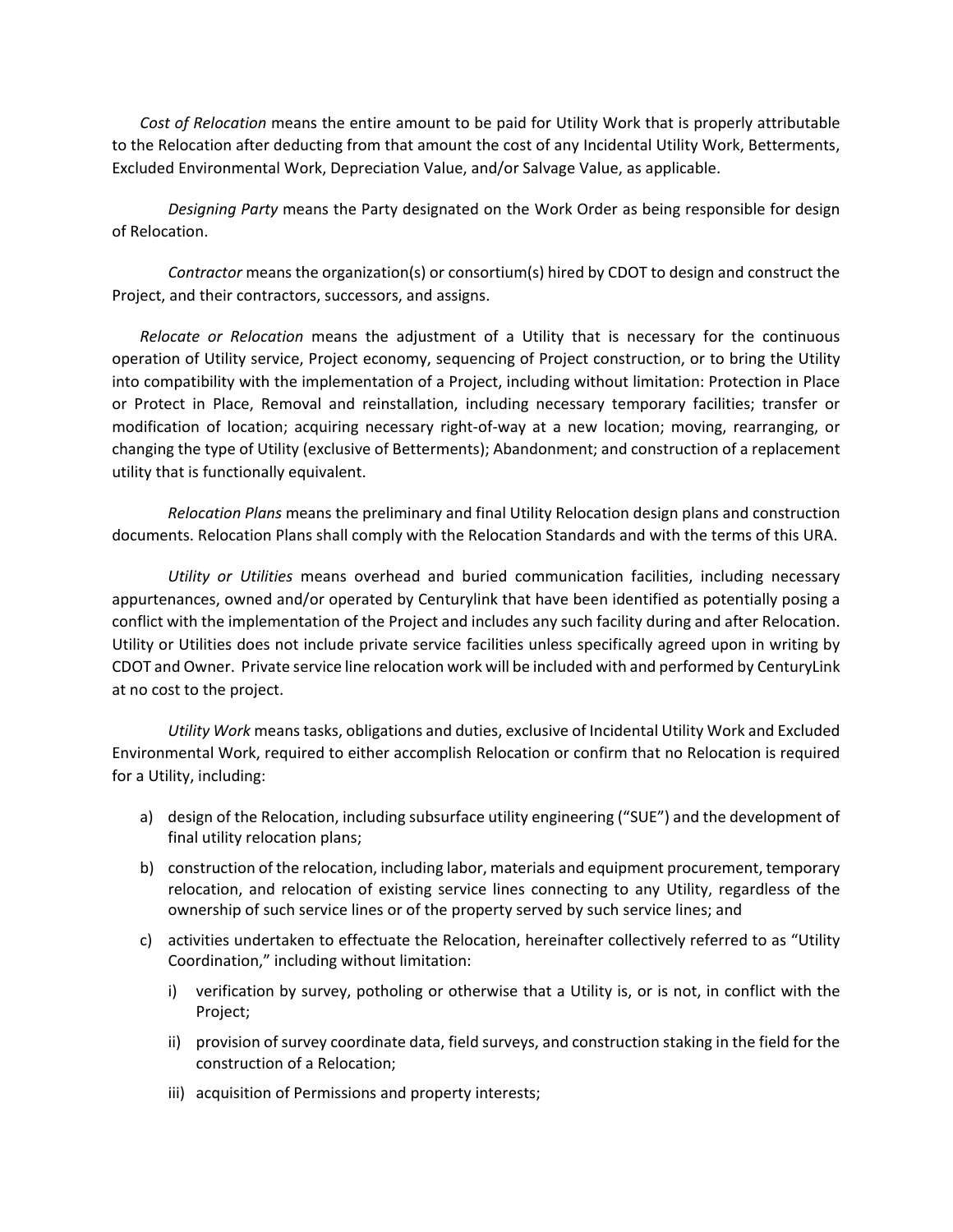- iv) public information;
- v) traffic control;
- vi) resurfacing and restriping of streets and reconstruction of curb and gutter and sidewalks as may be required by any relevant authority;
- vii) development of and delivery to the non-Constructing Party of as-constructed plans (or, in the alternative, drawings marked to show changes in the field) showing each Relocation; and
- viii) activities performed to ensure and document that Utility Work is in accord with Relocation Plans, including, without limitation, materials handling; construction procedures; calibrations and maintenance of equipment; document control; production process control; and any sampling, testing, and inspection done for these purposes (collectively, "Quality Control").

*Work Order* means the document under which all Relocations shall be implemented and the Responsible Party designated, in accordance with the Work Order.

#### Agreement

Utility investigation has determined that this project will require coordination with Centurylink. This Agreement is to establish a process between the Utility Owner, CDOT and the Contractor. This process is further addressed in Book 2, Section 7 – Utilities in the RFP. This Agreement does not commit funding by any party.

CDOT has coordinated with Centurylink to confirm the location and ownership of existing infrastructure within the project limits, and identified known utility conflicts to be encountered in completing the project. The known conflicts and proposed relocation of Centurylink's facilities is shown in the utility plans for information only. Final utility relocation and phasing plans are to be completed by the Contractor and included with the final construction of the project.

The RFP will require the CDOT Contractor to coordinate the relocation of Centurylink's facilities. The RFP will also require the use of reasonable efforts to anticipate and avoid utilities, and to minimize impacts to existing utilities. The Contractor will be required to either execute a No-Conflict form or a Utility Work order with Centurylink for relocation work. Examples of the No-Conflict form and Utility Work order are attached hereto. The preliminary relocation plan shall be provided at the time of the execution of this URA.

CDOT anticipates and has identified much of Centurylink's facilities to be in conflict with the proposed project work. CDOT's Contractor will be responsible to confirm the Conflicts and provide the appropriate documentation to CDOT that the Contractor and Centurylink have coordinated the proposed relocation and identified impacts to existing facilities in completing this work. Centurylink shall have final approval for the relocation design of its facilities.

The Contractor will execute a Work Order with Centurylink that would define the roles and responsibilities for the relocation. Reimbursement costs to complete the utility relocation work will be determined in accordance with the Utility Accommodation Code, State Statutes and Federal Regulations. Payment of costs associated with the relocation work will be handled via a separate reimbursement agreement between CDOT and Centurylink. CDOT will facilitate the reimbursement